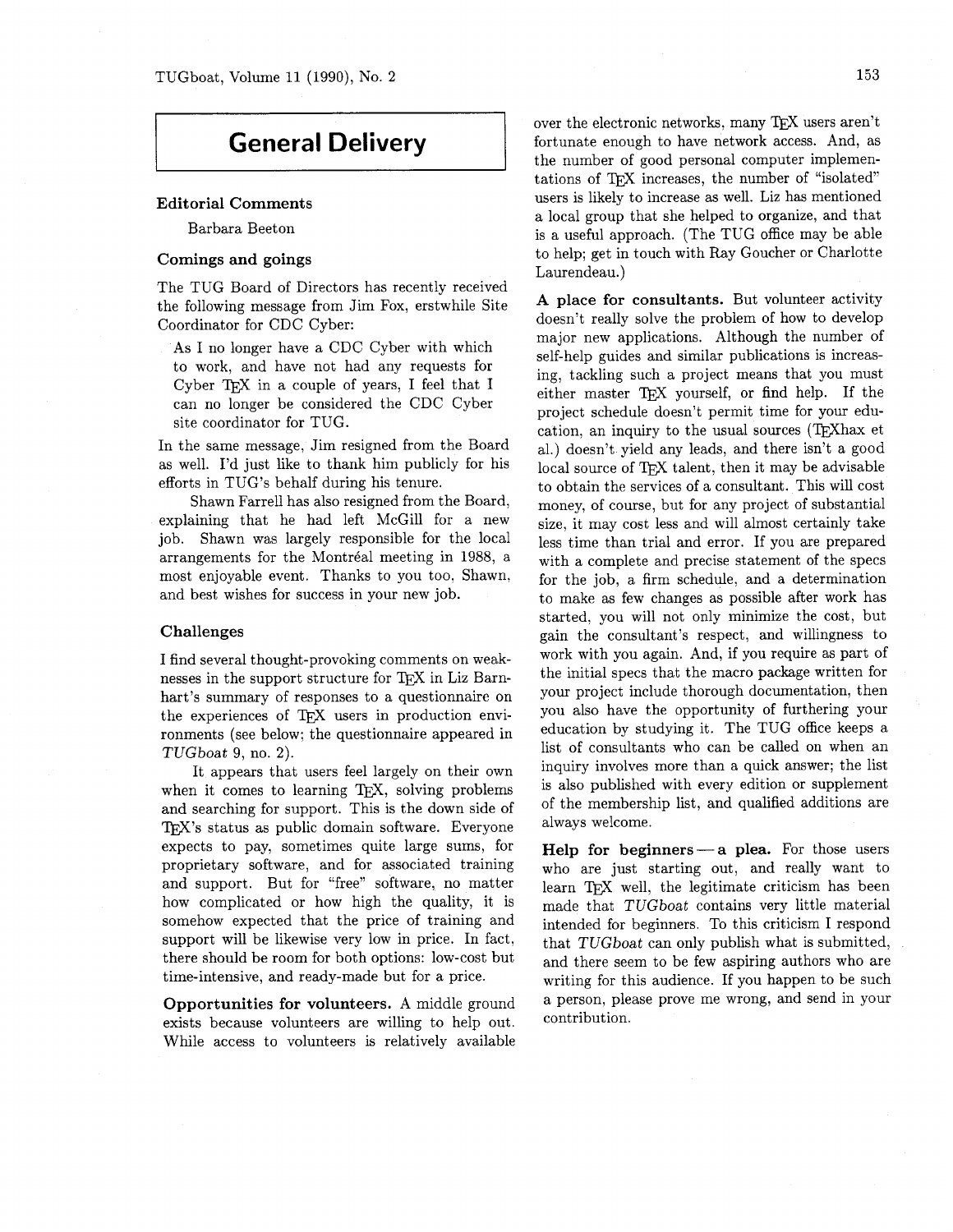# **IFX** in the Production Environment — **Questionnaire Responses**

#### Elizabeth M. Barnhart

#### **Why the Questionnaire?**

Over a year ago I put a questionnaire in TUGboat 9, no. **2** asking non-academic users about their dealings with TFX and many related aspects. I was interested in finding out what problems other TFX users operating in a production environment had, and how they solved those problems.

First I have to start by thanking the people who took the time to return the questionnaire. The responses came from all over the world $-$ 17 states as well as Australia, Canada, Denmark, France, Finland, Great Britain, Israel, the Netherlands, Singapore, Spain, Switzerland, and West Germany — and gave quite a variety of "flavors" of TFX use, and problems.

Response was better than expected, with a total of 60 people returning questionnaires. Some people are so much into what they can do with TFX that a number of them even sent samples of output. Of course there were people who set up their responses in TFX, even using the "check mark" from the math font to mark their responses.

Responses went from intense hatred to complete infatuation with QX. As you read the responses, you will find that some of the feedback contradicts other answers ("One man's meat is another man's poison"), and other answers were obviously made because the user was unaware of tools that have been introduced on the TFX market in recent times.

I really enjoyed reading each questionnaire as it turned out to be sort of a therapy session for me. "I've been there!" Some of the good-hearted humor was appreciated, for example

*Question:* "What sources of support did you use?" Response: "Sweat" and "Hours of Trial and Error" or —

*Question:* "What do you think are TFX's weak points?"

*Response: "I* won't live long enough to master it."

#### **The Responses**

The percentages represented under a number of topics will not always add up to 100%. Several questions allowed for multiple responses, so the percentages represent a value in relation to the 60 respondents.

**Please note:** *The "bulleted" items represent direct quotes taken from the questionnaire responses. Although some of the statements are inaccurate, the wording of the text taken from the responses has not been changed.* 

Regarding the content of the responses, please note that, although I have had many similar experiences, "the opinions expressed here do not necessarily reflect those of the management." I have tried to give a sample of all types of responses so this will present both positive and negative aspects of working with QX in a production environment.

The questions can be categorized roughly as follows:

| 1,2      | Areas of interest and use |
|----------|---------------------------|
| 3,4      | Hardware environment      |
| 5,7      | Training, expertise       |
| 8        | Macro packages            |
| 9,10     | Fonts                     |
| 11,14,15 | Problems, weaknesses      |
| 12       | Initial encounters        |
| 13       | Strengths                 |
| 16,17    | Resources                 |
| 18       | Future involvement        |

Here goes ...

# 1. **What typeset product is the main output of your organization?**

The most popular type of page output being produced by the people responding to the questionnaire was for technical books and journals, taking advantage of QX's ability to produce high quality math.

| Technical Books     | 46%   |
|---------------------|-------|
| Journal             | 36%   |
| Internal Documents  | 26%   |
| Magazine            | 11%   |
| General Topic Books | 10%   |
| Forms               | 10%   |
| Directories         | 8%    |
| Newspaper           | $6\%$ |
| Labels              | 3%    |
| $\rm Other$         | 35%   |

Of those who responded "other," the most common work was Training Materials and User Manuals as well as Technical and Software Manuals. In addition, the participants indicated using TFX to produce the following other types of output: Articles, Dictionaries, Documentation, Legal documents, Letters, Mathematics, Preprints, Proposals, Reports, Technical papers, and Theses and Dissertations.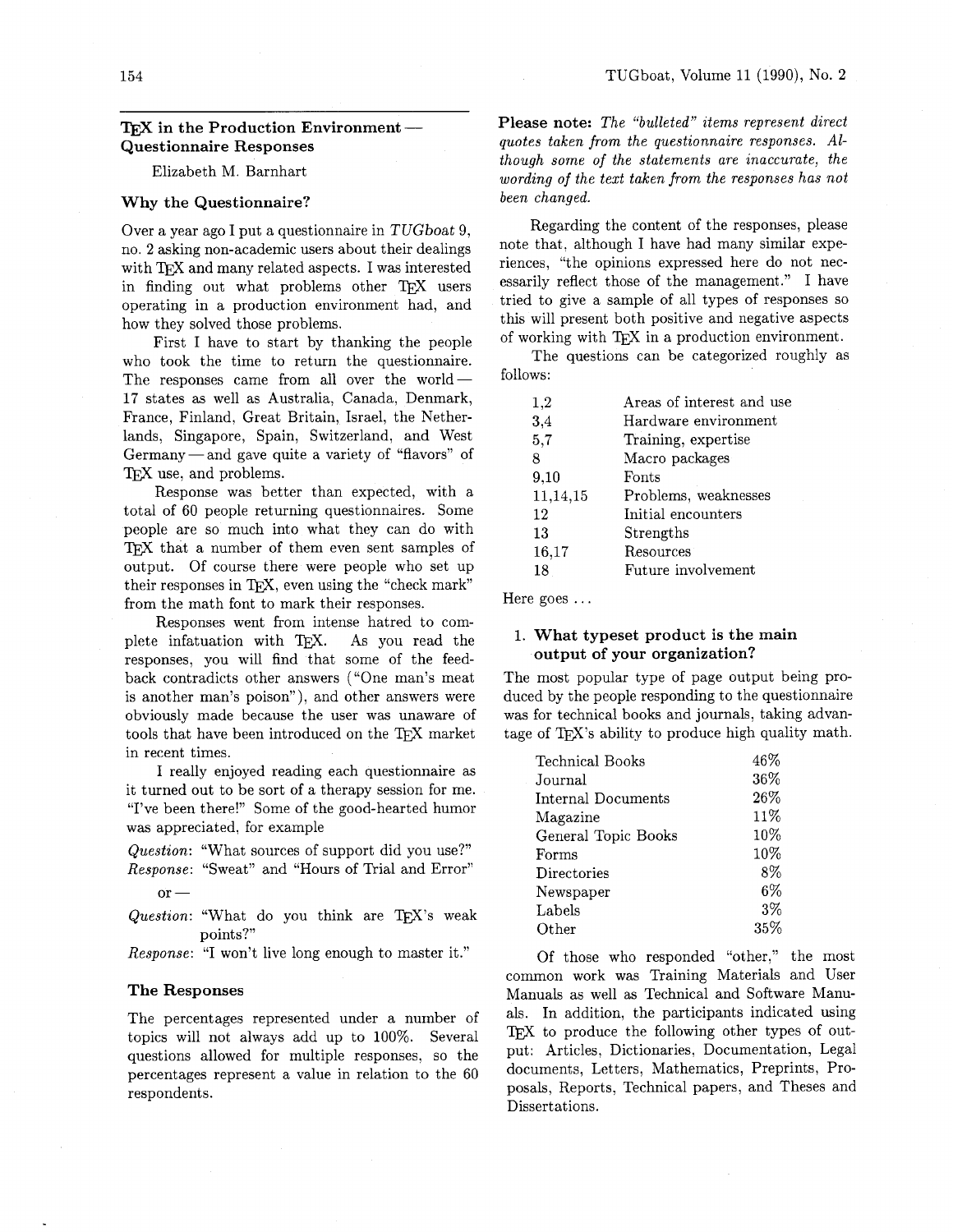# 2. Are you using TEX now for output of **any typeset pages?**

Ninety percent of those answering said that they are using TFX for at least a portion of their typeset pages; ten percent said they did not use it in production.

Of those who answered yes, the survey broke down to the following percentages of total pages produced in their environment:

| under 25% of pages      | 16% |
|-------------------------|-----|
| $25$ to $50\%$ of pages | 10% |
| $50$ to $75\%$ of pages | 8%  |
| 75 to $100\%$ of pages  | 66% |

Of those who said they are not using it in production now, 60% said they are experimenting with it for possible future use, and 40% said that they had decided to not use it in production.

# 3. **In what environment are you using**  - **mainframe or micro?**

About 34% of the users said that they were operating in a mainframe environment, 67% said that they were using some form of micro.

**Note:** *Some respondents classified the SUN equipment as a mini or super-micro computer, others classified it as a mainframe. I have left the responses as is so SUN will appear in both breakdowns.* 

VAX (running VMS) was the most popular mainframe in use, with 25% of the survey, followed by 5% each for IBM, Hewlett-Packard, and SUN equipment. Other machines in use were: Amdahl OS/MVS/XA, DEC 2065 (TOPS-20), DG (AOS), NAS AS/9160, Pyramid 90X OSX, and VAX (VMS and UNIX).

In the micro-class machine, the largest share went to IBM PCs (XT, AT, 286, etc.) and clones  $(46\%)$ , followed by 15% using a Macintosh and 11% using SUN workstations. Other micros used by people in the survey were: Apollo DN 3000/4000/330, AT&T 6300, COMPAQ 286, DEC Unity 68 (UNIX), Cromemco CS420, 68020, IBM RT Workstation, Integrated Solutions 68010, Leading Edge Model D, Tandy 3000HL, Olivetti M24, Wyse PC286.

# 4. **On what type(s) of device(s) are you producing output?**

Many of the surveys indicated that TFX was being run on more than one type of output device. Quite often a laser printer was used for proofing and a typesetter was used for final camera copy, or several types of laser printers existed in their production environment.

| Apple LaserWriters      | 38% |
|-------------------------|-----|
| Cordata Corona          | 5%  |
| DEC LN03                | 11% |
| <b>HP Laser Printer</b> | 25% |
| IBM 3820 or Pageprinter | 5%  |
| Imagen 8/300 or other   | 13% |
| Talaris                 | 8%  |
| $QMS$ (PS)              | 13% |
| Varityper VT 600        | 18% |
|                         |     |

Other laser or impact printers indicated by individuals were:

AST Research/PostScript Canon LBP A1 LNOl QMS Kiss Panasonic Laser KX-P4450 ScripTen

For those using typesetters, the most common equipment used was Linotron. The percentages for this and other typesetters represented in the survey are shown below:

| APS micro-5 (Autologic) | 6%    |
|-------------------------|-------|
| Compugraphic 8600       | $1\%$ |
| Linotron                | $8\%$ |
| Monotype Lasercomp      | $2\%$ |
| VC570                   | $1\%$ |
| Varityper 4300P         | $1\%$ |

Only 2 respondents were using outside service bureaus to produce pages. The bureaus used were: Stiirtz AG (Wiirzburg) and ArborText.

# 4A. **Is your proofing output produced on a different device than camera copy? If yes, have you had problems with font compatibility, and how have you solved them?**

Those surveyed said that 46% were producing final pages on a different device than the one used for proofing. The majority (54%) said that the same machine was used for both proof and final copies.

When indicating problems that had arisen with sending the same file to two devices, the following types of comments were given:

#### *General*

- **0** No problems, we only use CM fonts
- 0 Occasionally, but no problems
- **<sup>0</sup>**Minor compatibility problems
- We're using Textures on the Mac
- 0 Using another device for testing (with Monotype fonts)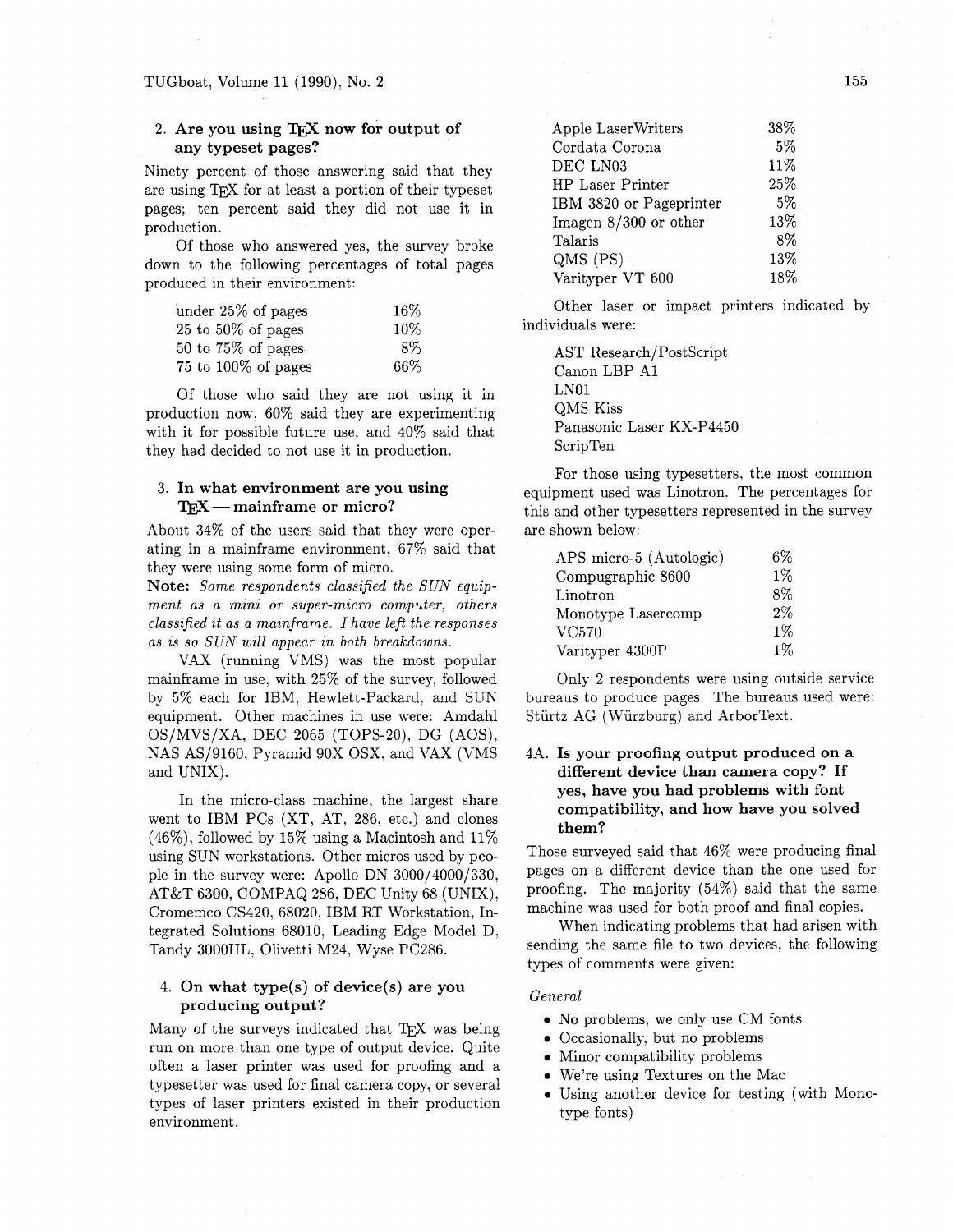# .TFM file problems

- We had to hand generate .tfms to get proof output for our typesetter's fonts
- Renaming PS .tfms to CMR like .tfm files

#### Previewers

- Font incompatibility between the previewer and the typesetter
- Use Maxview to preview

#### AM/CM Font complications

- . We have had to use AM fonts because APS doesn't have CM
- Fake font specs written to make AMR imitate final fonts

#### Font generation

- A lot of work to generate font files.
- Layout proof with fonts represented by boxes on a Tektronix compatible device

#### **Using PostScript**

- Use PostScript fonts for text, CM for math
- No major problems, using PostScript devices
- Metafont to PostScript software
- Our own .dvi to PS and CORA drivers, but have trouble with PI fonts

# 5A. How do you feel about the level of training required to use TFX for typesetting? Please explain your answer.

As compared to other typesetting systems, the vast majority of respondents (78%) indicated that they thought T<sub>F</sub>X required more training to get up to speed,  $7\%$  thought that it required less time,  $9\%$ rated it about the same, and 6% had no opinion because they had nothing to compare it to.

Representative of the types of comments on TFX training were the following:

#### Those indicating "more" time

- Intimidating for beginners
- Requires more, but pays off
- Lack of interactive and WYSIWYG
- If a user wishes to reuse an existing format the expertise is less, to create a new format the expertise is more.
- The users need to learn more about the internal workings of the tool than is true of some other tools, but can accomplish more.
- More than others but high quality output. substantial initial learning curve
- Meant for people who understand a markup language, not people used to simple screen editors.
- More, based on my experience with wordprocessing systems.
- More training but more capabilities
- You need a local TFXpert to get started, long learning curve
- High level of user needed
- Different level of need means different levels of training
- $\bullet$  Hard to find answers in the TFXbook
- Long learning curve
- It provides more than word processing so it takes longer
- $\bullet$  TeXbook is complicated so we had to develop our own training materials
- Technically oriented and beyond secretaries who must rely on macros
- · Its not as user friendly as most commercial typesetting systems
- Macro writing is more like programming than typesetting
- Macro packages too restrictive for actual use
- Intense training required
- Requires some programming background

#### Those indicating "less" time:

- Commands are more English-words than most other mnemonic systems
- Less than most systems if you're doing math
- Find TFX easier to experiment with
- If the macros are set up well minimal training is involved

Those who felt it was similar or the same:

- Training time seems similar to other systems we have used
- We use TROFF and the learning curve seems to be the same
- Similar to WYSIWYG systems
- We use the same data input language as our old system
- Depends on how well the macros and style sheet are put together

#### No opinion

- Nothing to compare to
- Can't decide yet

For the sake of those that are recently getting involved with TFX, the last few years have seen the development of a number of introductions to TFX that make it easier to get started, for example: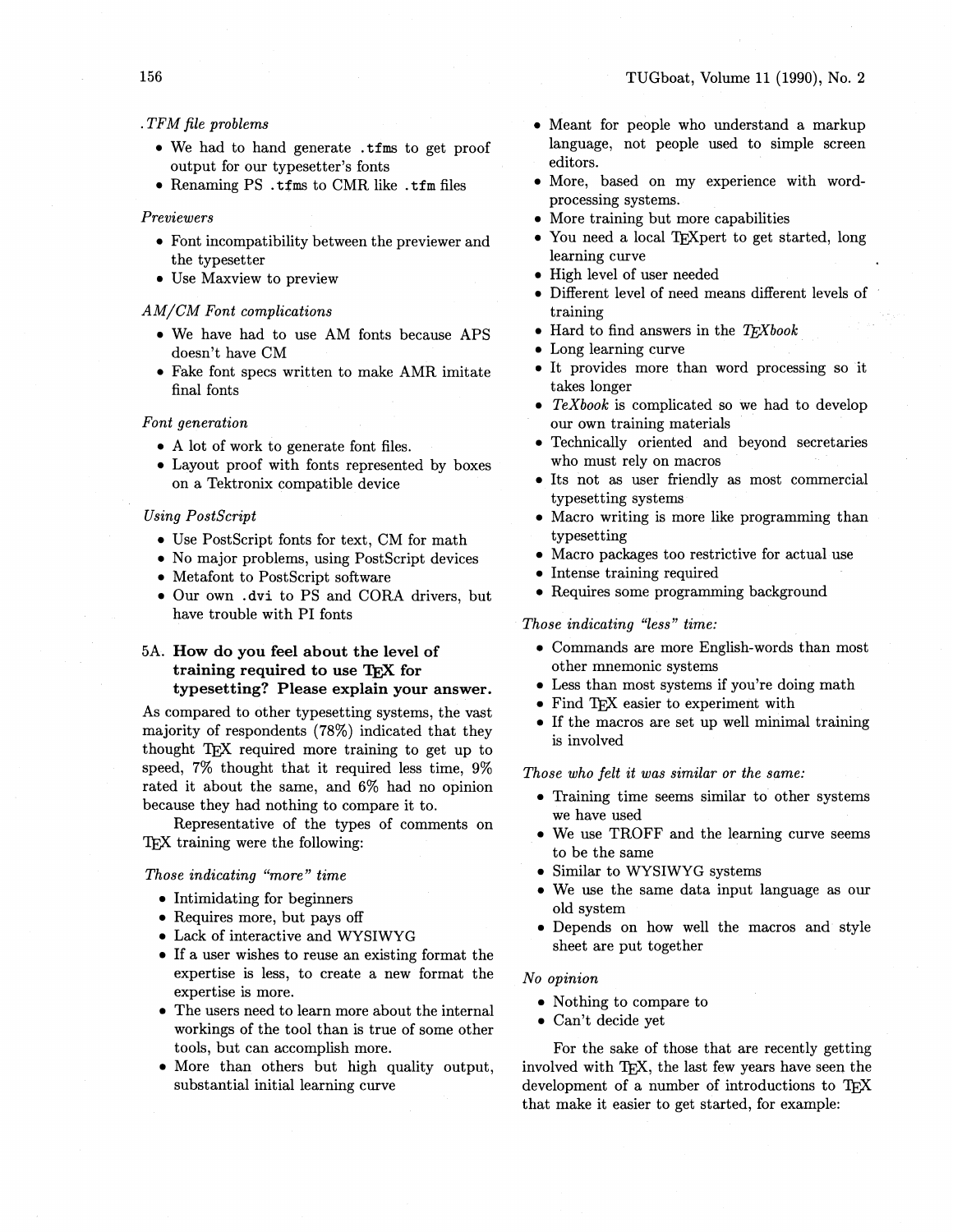- $-$  First Grade TFX by Arthur Samuel (available through the TFX Users Group)
- $-$  A Gentle Introduction to *TEX* by Michael Doob (available through the TFX Users Group or on many electronic bulletin boards)
- $-$  Another Look at TFX by Stephan Bechtolsheim (Due to be published in March of 1990, Springer-Verlag, also available in manuscript form from the author)
- $-$  A number of IATFX books that have been produced in the last few years.

# **Do your keyboarders really have to know TEX, or is it "hidden" from them? (Please explain.)**

The majority said that their keyboarders had to know TFX to produce their pages  $(54\%)$ , but nearly as many said that they kept the inner secrets of TFX from the production personnel  $(46\%)$ .

For those that indicated it was necessary to "know"  $Tr X$ , the following comments are representative:

- **0** They do now but we are working on a data entry system to limit this
- They don't have to but they like to
- They only have to know basic rules
- **<sup>0</sup>**They like to know as much as possible
- They have to know TEX to debug errors
- Yes, they have to know it to format our files
- **<sup>0</sup>**Have to know (used by software engineers, not secretaries)
- **0** They know it to some degree, they don't code from scratch
- Only a very little for immediate needs
- For now, as others are added they will only be taught what they need
- They must know plain basics and  $A\mathcal{M}S$ -TFX
- They understand the majority of the TFX functions

Those who keep TFX hidden gave the following remarks to clarify why:

- **0** Some writers do, most know our macro package.
- **0** Most are unfamiliar with **plain**
- We use  $A_{\mathcal{M}}S$ -TEX
- They know IATFX macros
- We teach them only our macro names
- **0** Only technical people know

# **7. Who creates the code for output routines, etc., in your environment? (Explain)**

The most common response was that an in-house guru (TEXpert) was needed to keep TFX running smoothly (60%). Some started with consultants and switched over to in-house support (12%). Others have all style files done by their production personnel (18%) and the remainder purchase packages or avoid changing too many things (10%).

### *In-house TFXpert*

- **0** Used to change style sheets
- **0** In-house experts adjust style files and fonts
- **0** Done by our programmers

#### *Consultant*

- **<sup>0</sup>**Started with a consultant but now doing it in-house
- **0** ArborText wrote our original macros

#### *Production personnel*

• We use only IAT<sub>F</sub>X with minor adjustments

# *Other*

- In-house macros and IAT<sub>F</sub>X
- Barb Beeton did most of the work originally for the output routines
- **0** We don't use custom output routines
- Purchased package
- **0** PCT<sub>F</sub>X package

# 8. Do you use Plain T<sub>F</sub>X or a "standard" **macro package? Which package(s)?**

The vast majority of users (71%) indicate a preference for plain TFX for, as one user put it, "it's sheer power". The next most popular package was IATEX (40%). A smaller number use  $A_{\mathcal{M}}S$ -TEX (13%) and 16% indicated another package. Of the "others", 75% indicated that they had to develop their own in-house macro package to meet their production needs.

# 9. **Where and how do you get fonts not**  delivered with the standard T<sub>E</sub>X release?

Almost all the respondents indicated some use of the "standard" fonts distributed with T<sub>F</sub>X.

Sixteen percent indicated that they used only the standard fonts.

In the "Beg, Borrow, and Steal" category, 6% indicated that they either "scanned and produced PK files with our own software, and created some special fonts ourselves" or got them from "various archive sites via network".

The majority (80%) indicated that it was necessary to go to other font sources to meet their production needs. The majority use one of the following 4 sources:

Adobe (PostScript) 19%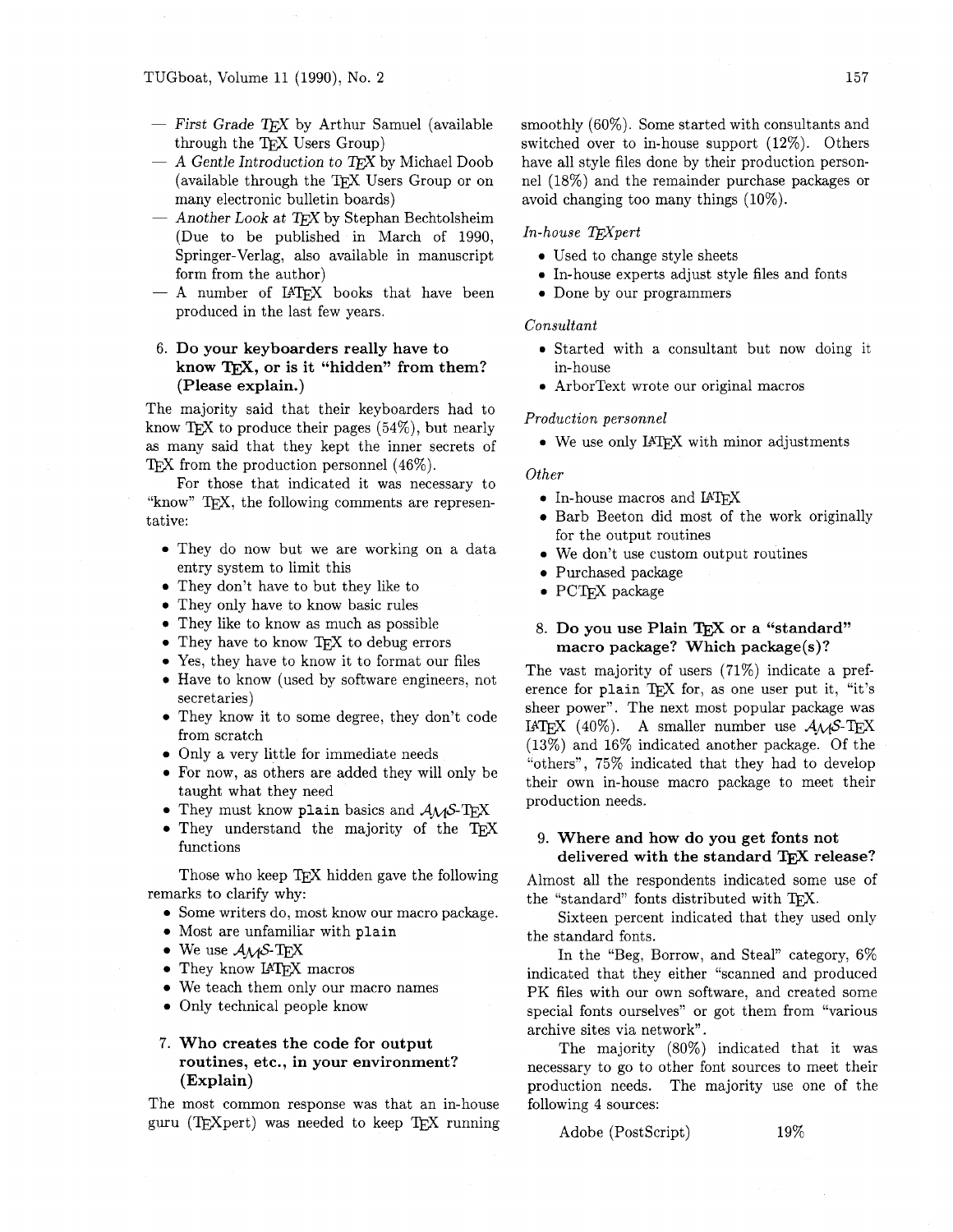| ArborText .tfms          |        | group the comments to sim  |  |
|--------------------------|--------|----------------------------|--|
| with type setter's fonts | 8%     | representative sampling of |  |
| $\rm B$ it $\rm stream$  | $16\%$ |                            |  |
| Talaris Systems, Inc.    | 8%     | ASCII vs. $EBCDIC - 3\%$   |  |

Other small percentages indicated other font sources:

## AMS fonts

Autologic TR fonts from TEXSource Autologic fonts using ArborText software Berkeley font library Compugraphic (tfms designed in-house) Danish Linotype agent From DECUS for Digital LN03 Folio Using FTP Met afoundry PostScript fonts and METAFONT University of Manitoba

# **10. Have you used** METRFONT **at all in your installation? Explain.**

The majority (55%) indicated that they had not used METAFONT; the rest (45%) said they had, but most of them had used it only for small applications.

# *Comments from those who have not used*  METAFONT

- **<sup>0</sup>**Haven't had the time
- No we're not typeface designers
- $\bullet\,$  Installed but untried
- **<sup>0</sup>**Received but not working yet

## *Comments from those who used* METAFONT

- *0* Only with standard METAFONT files
- To build simulation fonts
- To make logos
- 0 To develop special math and foreign language symbols
- Experimental only
- **0** Not to a great extent
- **0** To initialize fonts
- 0 To make some new mag steps for fonts
- 0 Translate fonts from old MF format to new
- 0 To develop new fonts
- **0** Tuning fonts

# **11. What have been some of the problems you have encountered trying to develop the use of in your environment?**

There was a variety of responses here. They ranged from taking too much time to train personnel to frustrations about trying to get support (even if they were willing to pay for it). I have tried to group the comments to similar problems and show a representative sampling of the comments submitted.

- IBM mainframe not suited for TFX data entry
- 0 We are EBCDIC oriented and have to learn set up for ASCII

#### $Documentation - 11\%$

- 0 No Documentation for beginners
- **0** Difficulty in understanding *The TEXbook*
- 0 Hard to look up answers to problems in the TEXbook (you have to look in 3 or 4 places to find out how one command works).
- The TFXbook does not explain the interaction between basic commands and you have to experiment to find out what will happen

## *Error Messages* / *Debugging* - **3%**

- 0 Error messages are useless to a novice
- 0 We have not found a source for many error messages encountered

# $Fonts - 18\%$

- 0 Implementing Scandinavian hyphenation patterns
- Lack of compatible fonts for our typesetters
- **<sup>0</sup>**Font development and maintenance
- **0** Translate fonts from old METAFONT format to new
- **0** Getting some of the Bitstream Fonts to work with CM fonts

#### *Foreign languages* - 3%

- 0 Getting foreign language characters
- 0 Foreign language hyphenation

#### *Getting users to accept system -6%*

- 0 Hostility from users of a previously used system
- 0 Users don't appreciate the quality
- 0 Most casual users don't appreciate the quality difference so they don't want to put in the time to learn

#### $Graphics - 3\%$

0 Integration of graphics with output

## *Macros* / *Output routines* - 23%

- Updating macros
- 0 Incompatibility with other DOS applications
- $\bullet$  Time consuming to write macros for TEX
- 0 New formats are a struggle
- 0 Output routines are a misery ,to debug
- 0 Output routines are the hardest
- 0 Multi-column output and page balancing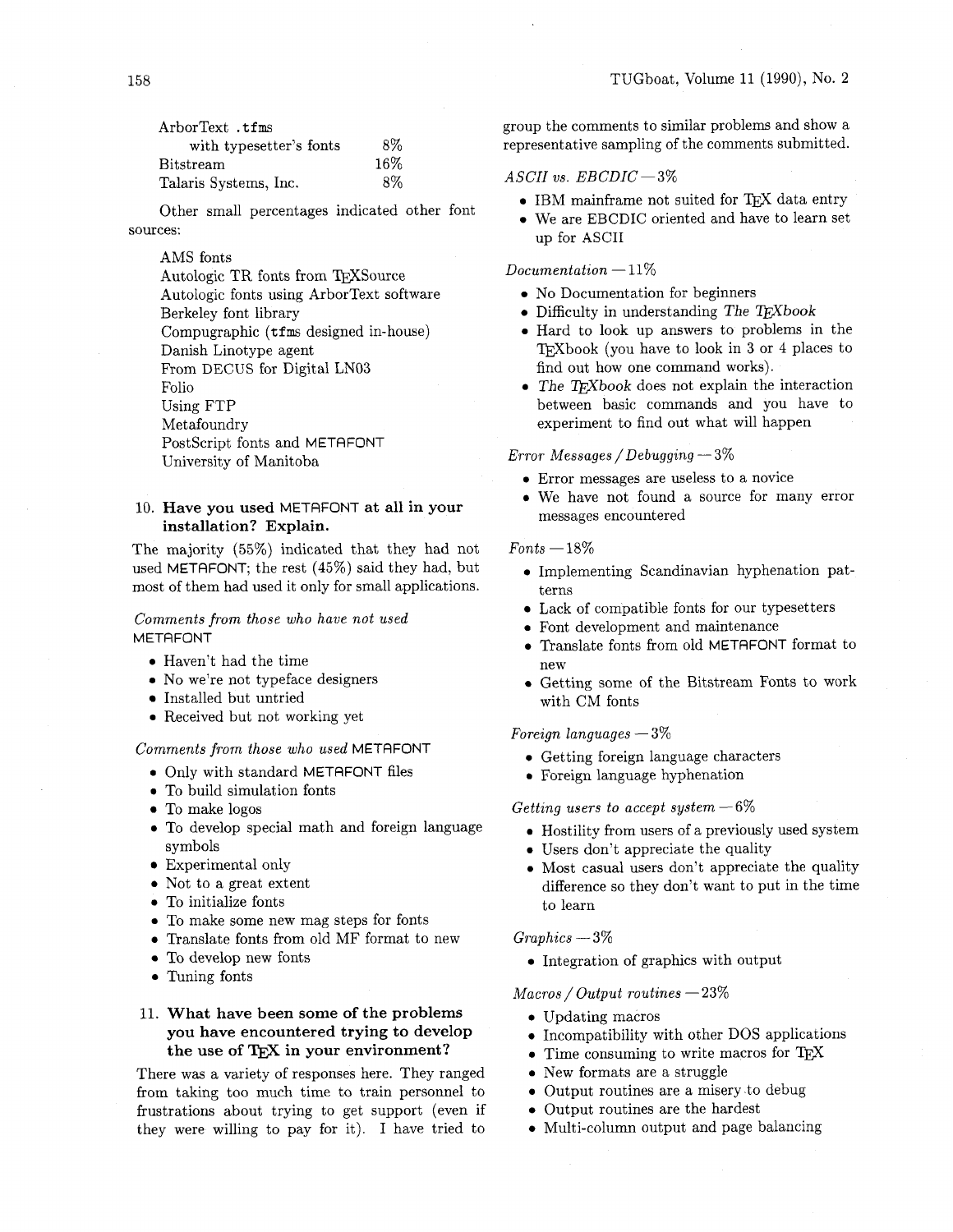**0** Macros written before I started here, hard to change

# *Output devices/drivers* - 10%

- **<sup>0</sup>**Getting the right output devices, good output devices
- **0** VAX C bugs while developing a double sided DVITOLN3 program.
- **<sup>0</sup>**Rounding errors on device drivers
- **<sup>0</sup>**Problems with some current . dvi drivers

#### *Production problems* - 6%

- Slowness of proofing documents
- **0** Implementing changes without disrupting publications in progress
- **0** Preprocessor needed to facilitate typing
- Setting narrow columns

#### $Support-6\%$

- $\bullet$  Unable to purchase TEX with support contracts for our system.
- Cannot purchase a service contract even if you are willing to pay for it.
- Assistance with problems
- Support during set up

# *System initialization* - 3%

- $\bullet$  Understanding T<sub>F</sub>X, CT<sub>F</sub>X, etc.
- Trying to decide between TFX and I4TFX

#### *System requirements* - 3%

- **0** CPU intensity takes too many computer dollars for a lot of users
- Running out of TFX memory

## $T_{E}X$  *algorithms and design*  $-10\%$

- **0** Page Breaking problems
- **0** Runarounds (parshapes)
- Problems with inserts

#### *Training time/Learning curve*  $-20\%$

- Takes too much time for busy people to learn it
- Initial learning curve/training
- **0** Hard to teach to people who don't have typesetting background

12. **How did you find out about T<sub>E</sub>X?**<br>Responses here were varied. The largest group Responses here were varied.  $(19\%)$  indicated that they had found out about TFX through their jobs (several said "I inherited  $T_F X$ from my predecessor"). The next largest percentage (17%) indicated that they had found out from the source, Knuth at Stanford (and his papers) or

The TrXbook and The METAFONTbook; an equal number from contacts at a university. Word of mouth from other users was the source for 13%. Five percent or less found out from a consultant, the physics community, or AMS and Mathematical Reviews.

Other minor sources were as listed: Decus, Friend at the Federal Reserve, McGraw-Hill recommended it, Scientific/Technical Institutes, reading, tried to turn it into a product, from customers, Trade Magazine (Mac User), reading about the SAIL version, through a typesetter, and classes in TFX.

# 13. What do you feel are T<sub>E</sub>X's strong **points?**

By a clear margin, users indicated TEX's design (81%) and flexibility (53%) as the strong points of the T<sub>F</sub>X language. Portability is also important in production environments. If the language can be moved to another system, there is no need for re-training "because the old composition system doesn't work on the new mainframe." A sampling of comments on these and other features are:

#### *Batch orientation* - 2%

**0** Batch oriented so it can be linked with preand post-processors

#### *Design points* -81%

- Conditionals
- Control over look of output
- Dynamic control of vertical spacing
- Ease of Macro construction
- Capabilities you can get with macros
- File handling, ability to import files
- Error reporting
- High quality output/Typographic quality
- Hyphenation algorithms
- Line-breaking and hyphenation algorithms
- Nice displays and easy setting of page composition
- Page bottoming
- **<sup>0</sup>**Powerful in designing format but painful to write it
- Widow control
- **0** Ability to build indices and glossaries
- The ability to use the same file to create different page shapes
- **<sup>0</sup>**It understands many typographers conventions which other systems have to be taught
- Tables
- Kerning
- **0** Richness of the language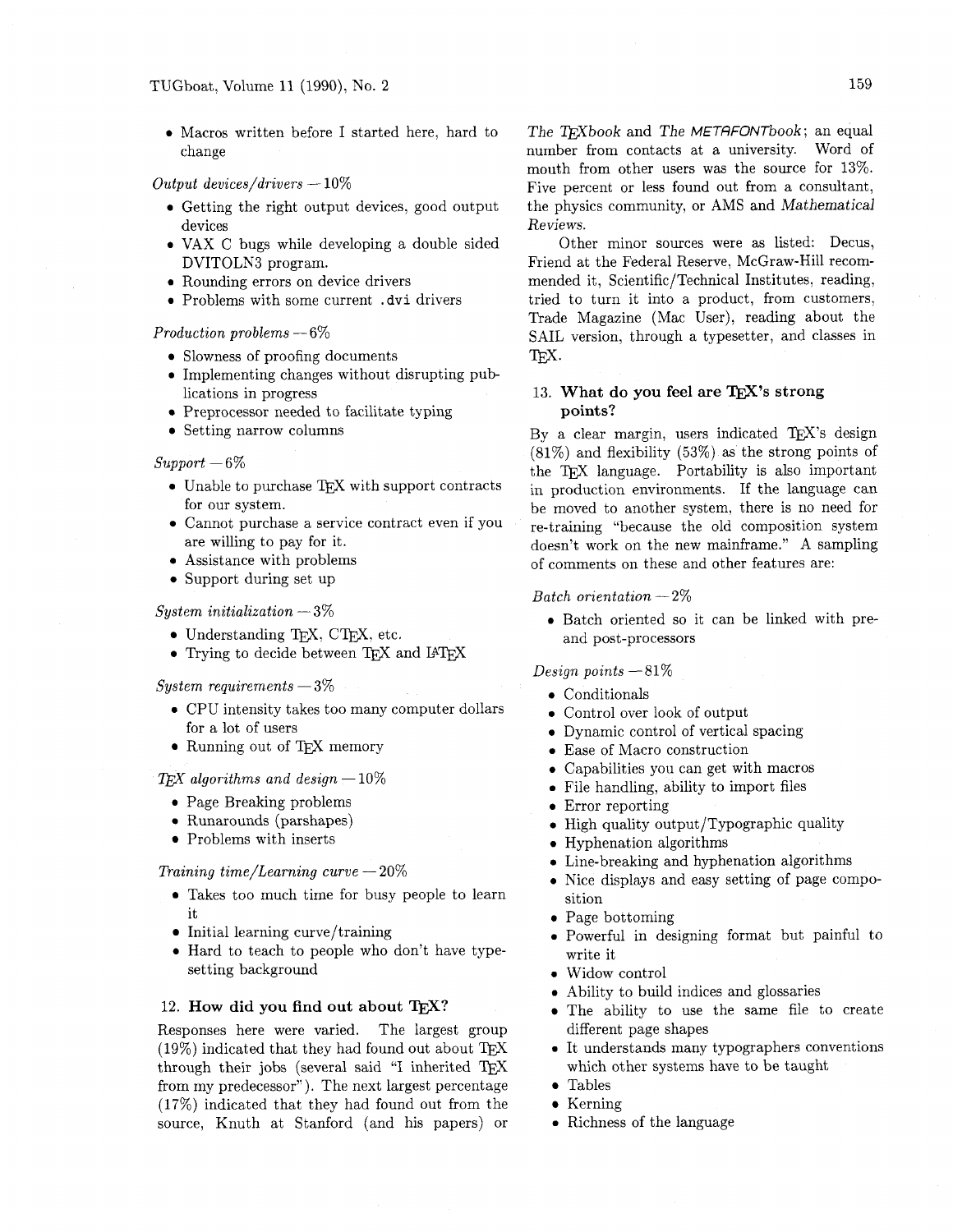- **0** Its essentially a programming language, you get lots of power with it
- Calculation capabilities
- Ability to handle low-level formatting
- Paragraph building algorithm
- Automatic pagination
- Speed

#### *Flexibility* - **53%**

- **0** Ability to program what you want
- Flexibility, not limited like other packages
- Precision and reliability
- Programmable
- Primitiveness, which allows control

#### $Mathematics - 25%$

- Mathematics/equation typesetting
- Sophisticated mathematics

#### $Portability-13%$

- Portability
- Availability on PCs
- Device independent output
- $\bullet$  Portability of TFX documents if you limit your macro use
- **0** The possibility of linking other programs to TFX
- System independence

#### $Price - 5\%$

- **0** Affordable
- **0** Public domain

# 14. What do you feel are TFX's weak points?

The major complaint of the respondents was the lengthy "learning curve" and training time involved to get TEX up and producing pages in a profitable manner  $(37\%)$ . Next were TFX design points that had caused production problems **(35%).** The next highest indicated problem was the lack of standard graphics support  $(18\%)$  as part of T<sub>FX</sub>'s design.

In addition, they submitted comments on these and other areas that they felt were weak points of IEX.  $T_{\rm E}$ X.<br>*Batch* —  $10\%$ 

- Batch process
- **0** Runaway errors in batch process
- **0** Lack of interaction

#### *Documentation* - *5%*

- **0** Hard to find novice documentation
- **0** Lack of a complete reference document
- **0** Lack of beginning level documentation
- *Errors/Debugging*  **5%** 
	- **0** Lack of error diagnostics, hard to understand error messages
	- **0** Lack of decent debugging support for macro programming

 $Fonts - 5\%$ 

- Fonts/font management
- **0** Changing font sizes

#### *Foreign language support* - **5%**

**<sup>0</sup>**Foreign languages, fonts and hyphenation

#### $Graphics - 18\%$

- **0** Chemistry
- **a** Use of marks
- **0** Lack of standard graphics handling
- **<sup>0</sup>**Graphics (figure) support is poor

#### *Macro files/Output routines*  $-13\%$

- **0** A lot of set up work to create style files
- **0** Non-trivial layout is almost impossible
- Difficulty of setting multi-column output
- Hyphenation and overfull boxes
- **<sup>0</sup>**Inserts of more than **1** column

#### $Previewing/WYSIWYG-8\%$

- **0** No immediate previewing
- **0** No WYSIWYG

## *Production problems* - **5%**

- **0** Landscape tables
- **0** Hard to write macros
- **0** Not user friendly

#### $Support-8\%$

- **0** Not supported by major computer vendors
- **0** Need of a guru for support

#### *System considerations* - *8%*

- **0** Requires a lot of computer resource
- **0** Slow in PASCAL
- **0** Running out of memory
- **<sup>0</sup>**Uses a lot of room
- Unavailability of front-end processors

#### *Training/Learning curve* - **36%**

- **0** Not great for beginners
- **0** Hard to learn
- Amount of knowledge it requires
- **0** Its not that you can't do things, it's that it is very time consuming to figure out how
- **0** Not easy to use, especially if you're in a hurry
- **0** Not easy to learn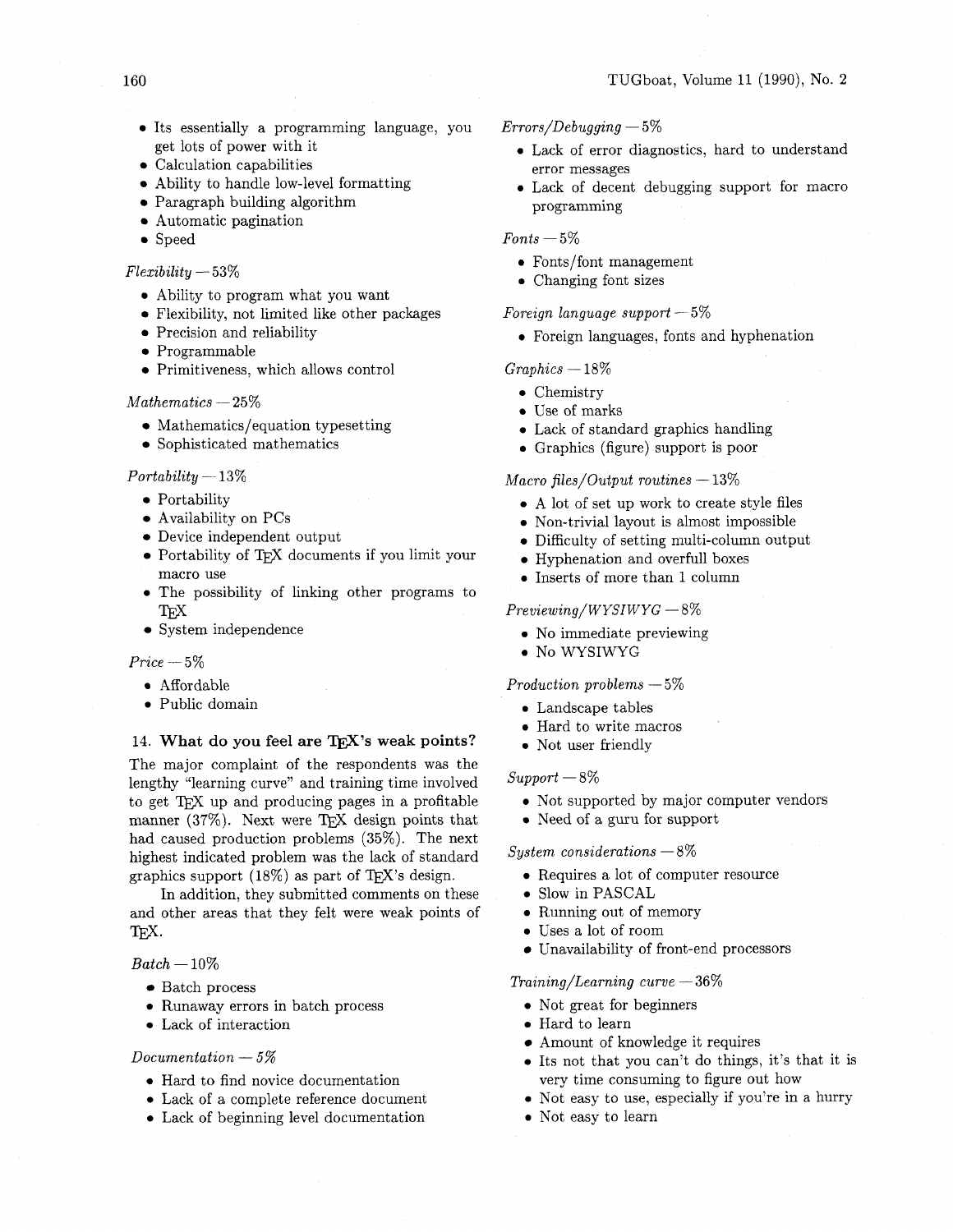- 0 Extremely complex, I won't live long enough to master it
- Complexity
- Documentation
- Finding information from the T<sub>F</sub>XBook can be difficult
- **<sup>0</sup>**Lengthy learning curve
- You really have to know what you are doing, its for gurus
- $\bullet$  Hard to learn without help

# *QjX design* -40%

- Pagebreaking algorithms
- Lack of totally integrated system
- Many modes and their idiosyncracies
- No \everyline command
- Primitiveness which requires complete specifications for everything
- Setting Tables
- Inability to control letterspacing and kerning in a global environment
- You can never be confident that even proven techniques and macros will work like you think
- Not enough idioms, macro packages tend to be limiting without intimate understanding
- Pagination/Page breaking (ignores my \goodbreaks)
- Adjusting page breaks in a long document.
- Handling final pagination of output
- No hooks to other languages or system commands
- Difficult user interface

# 15. What would you change about TEX if **you could?**

Of course hindsight is always  $20/20$ , but some suggestions were realistic in the aid that they could provide to users with large page output needs.

A small percentage of people said "nothing" or "too soon to say," but most respondents were quite vocal about what they would change in the design of TFX if they could. Many of the problems listed here have been taken care of by products or macro packages written in the last calendar year so we can see progress being made towards smoother production control.

#### *Batch processing vs. Interactive* - *6%*

- **0** Better batch processing
- $\bullet$  Interactive paging
- 0 Provide a page by page operation (set, correct, move to next page)

#### *Documentation* - 10%

**0** User friendly manual

- Better or more manuals
- Better documentation
- More intermediate documentation needed
- Write a comprehensive guide organized by command
- Make a separate tutorial for tables and equations

#### *Errors and debugging* - *6%*

- **0** Make it more user friendly and easy to debug from error messages.
- 0 It would be nice if a programmer could gain access to over- and under-full box information during processing
- **0** True debugging capablities

## $Fonts - 5\%$

- 0 Make it easier to change fonts and sizes
- If you could use all 256 characters in a standard font
- 0 Font management

#### *Foreign languages*  $-2\%$

0 Add multi-language supports

#### $Graphics - 10\%$

- 0 Better standardized graphics support
- 0 Include Postscript graphics as standard
- 0 Include chemical structure manipulation

#### *Installation/System setup*  $-4\%$

0 Add more **READ.ME** files with distribution to help installation

#### *Macros/Output routines*  $-6\%$

- 0 More macro packages
- Set up of output routines
- 0 Flexible macro package with a collection of well documented parameters
- More standardization of macros so that several packages can work together

#### *Previewing* - 10%

- 0 More of a WYSIWYG tool
- 0 Make preview interactive
- 0 Preview of non CM fonts

#### *System requirements* - 2%

0 Change the hard disk requirements for its fonts

# *Training* - *8%*

- **<sup>0</sup>**Cheaper courses
- Once you start to do anything complex you are basically programming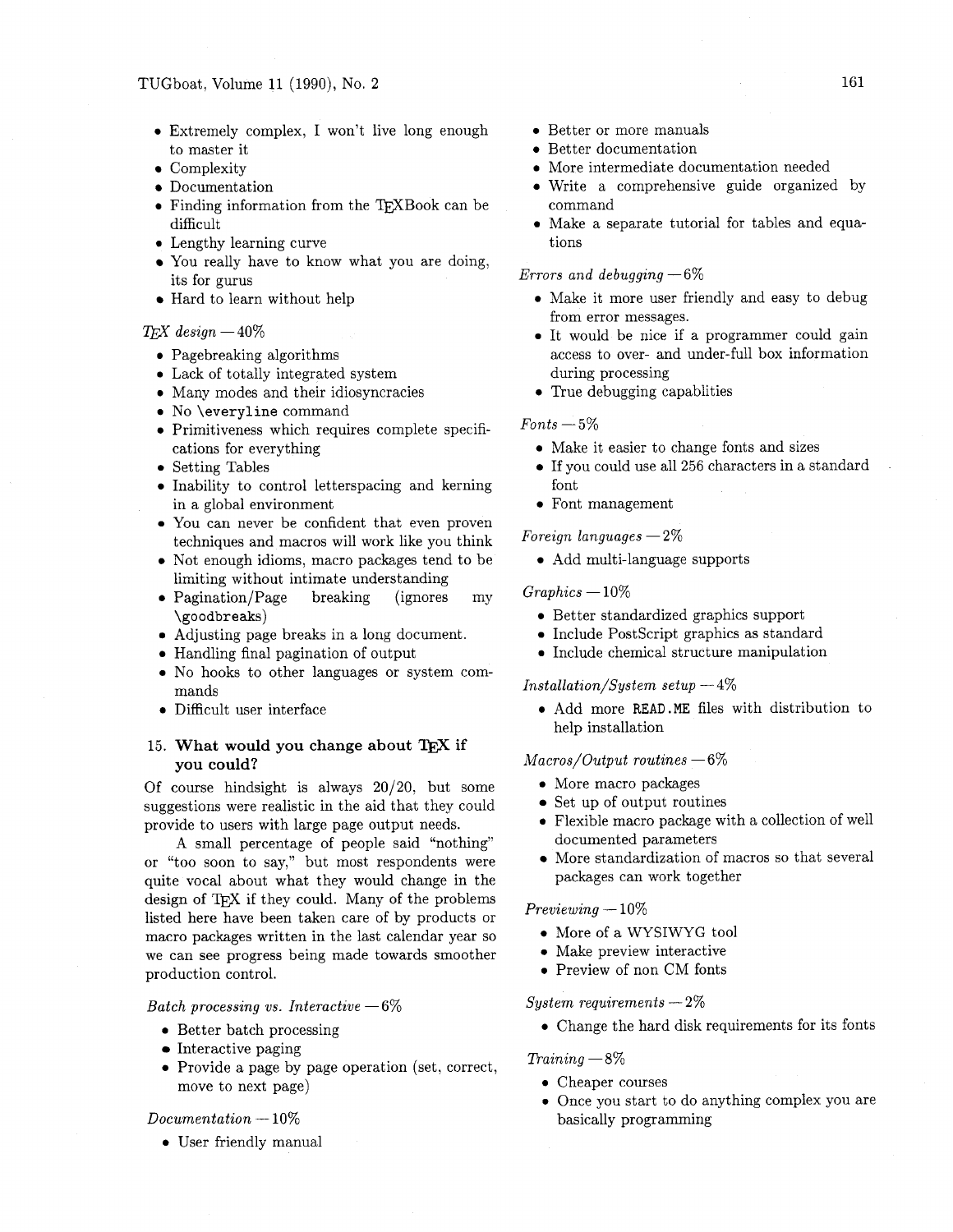$TrX$  *design*  $- 25\%$ 

- Add a rotate box
- The ability to run a single page in a large document
- The definition of *sp* to a larger value
- More "mark" capabilities
- Have the concept of a "spread" in *QX*
- Would like to be able to mask output selectively (for color)
- Add the ability to delay execution of commands until later pages
- Consistent syntax
- Make verbatim environments easier
- Make arbitrary placement of text on the page easier.
- Would be nice to be able to turn off TFX's paragraph composition mechanisms and use a line-by-line approach when needed.
- Palettes for esoteric math symbols
- Give user more control of line and pagebreaking if needed
- Part of **.dvi** values (x,y positions) should be accessible in TFX
- A command like **\unhbox** should give the text and not just char boxes

## *QjX and other languages* - 3%

- 0 Hooks to other languages
- 0 Pagebreaking algorithms

#### *User interface*  $-10\%$

- 0 Make the help function more helpful
- **0** Mouse driven interface
- 0 Write conversion programs for popular wordprocessing packages
- **Previewers needed for more devices**
- Add a pre-processor
- 0 Would be nice to have a version of *QX* which did not expect user interaction, not really suited for high-volume work

# 16. **What sources have you used to help with**  TEX problems? (Please explain)

The vast majority  $(88\%)$  used The T<sub>F</sub>Xbook as at least one of their sources for support, followed by 65% of users who get information from TUGboat. The rest of the list is shown below:

| Knuth's The TFXbook    | 88%    |
|------------------------|--------|
| Copies of TUGboat      | 65%    |
| Courses offered in TFX | 31%    |
| T <sub>F</sub> Xhax    | 28\%   |
| TFX Users Group        | $16\%$ |
| AMS office             | 8%     |
| TFXmag                 | 8%     |

Local T<sub>F</sub>X group meetings 5% Other 38%

Those indicating "other" sources of problemsolving had these remarks:

- In-house courses
- Experimentation (Hours of)
- Sweat!
- Looking at macros other people had written
- other experienced users with similar interests
- Network news group
- Friends who know *QX*
- $\bullet$  UKTFX
- $\bullet$  T<sub>E</sub>Xline
- **0** S. Bechtolsheim's *Another Look at TFX*
- *QX* Users Group Advanced *QX* and Macro Writing courses
- T<sub>EX</sub> Users Group used to be good for phone support but now directs me to other local *QX*  Users Group members for help
- Addison- Wesley
- Arbortext
- $\bullet$  IAT<sub>F</sub>X book
- Personal *QX*
- Mike Spivak
- $\bullet$  *Joy of TFX*
- **German books from TFX gurus**
- 16A. If you have contacted the T<sub>F</sub>X Users **Group, were they able to answer your**  question or solve your T<sub>F</sub>X problem for **you?**

Sixty percent of the callers were able to get help from the T<sub>E</sub>X Users Group headquarters, 40 percent were not.

Of those who have contacted the TEX Users Group, they say:

- Helpful, especially since they hired the support person
- Barbara Beeton is extremely helpful
- **0** Missed an issue of TUGboat
- Signed up for *QX* Users Group courses

Those who did not get help responded:

- **0** Have never contacted, do they do debugging?
- When I called I was told they were working on acquiring support staff
- **0** Asked for info if it ran on a 386 micro, they didn't know
- They didn't have the information but it later appeared in TUGboat
- 0 Asked a question and they directed me to a consultant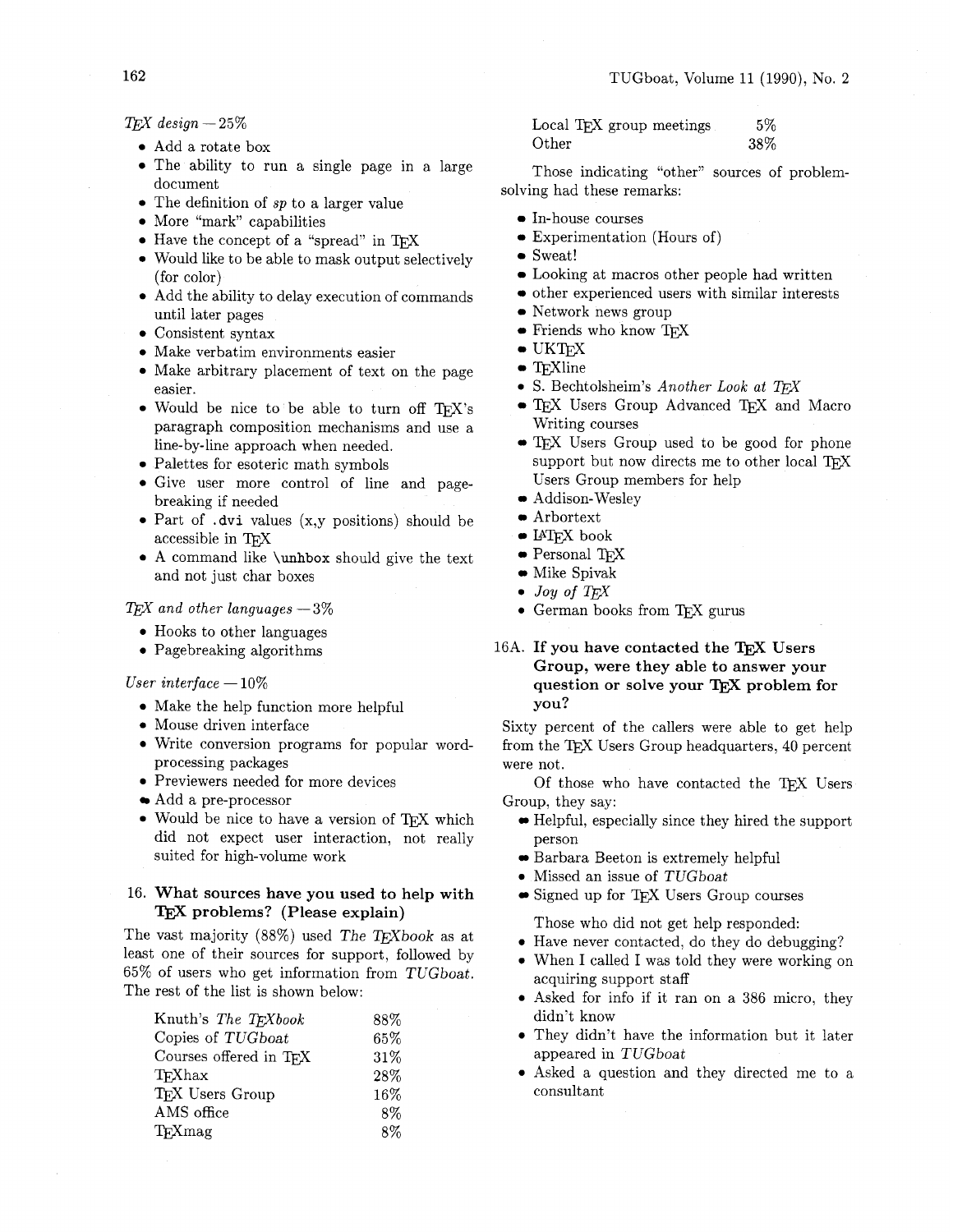# 17. **Can you think of any areas where the**  l'@ **Users Group could be of help to you?**

Although some surveys indicated that the  $T_F X$ Users Group is "doing a great job now" they had suggestions for future improvements or ways that TUG could use their influence to help make their TEX lives easier.

#### *Fonts*

- **0** Commissioning sources for new fonts
- Help with font compatibility

#### *Local Support*

Start a local chapter in New Jersey

I and a gentleman by the name of Bob Jantzen of Villanova University started our own local TFX users group (which we call the Delaware Valley TEX User's Group). We started by contacting Ray and Karen to get a copy of the mailing list for all registered users in our zip-code territory. We started with an original mailing, and have updated the list based on interest in our area. We have meetings 6 times a year, and take turns making presentations of different macros and output routines that we have developed. We usually share paper or soft copies.

#### *Macros*

- **0** Push for standardization of macro packages.
- **0** Development of macro packages

#### *Product information*

- $\bullet$  New products developed in TFX environment
- Keep an updated database of TEX products and sources
- More addresses for TFX products

#### *T&X design*

• Push for improvements in TEX where needed

#### **TFX PR**

• More PR to heighten awareness of T<sub>F</sub>X, perhaps an article in widely read engineering magazines

#### *Training*

The price of training was out of reach for many smaller operations by the time you took into account airfare, hotels, meals and tuition. Some people suggested the development of a beginning level correspondence course that the user could walk through and maybe contact TUG when problems arose.

- Reduce the price on their course offerings
- Some low-cost training
- Sponsoring scholarships to courses
- Sponsoring the writing of more T<sub>E</sub>X support books
- Maybe some videotape training on TFX and **IATEX**
- More classes
- **0** Provide more documentation
- **0** Would like to see a practical "how to" User's guide to PLAIN TFX published (the TFXbook is more academically oriented)

#### TUGboat

A number of users felt that the articles in TUGboat were beyond their level of comprehension and were looking for more support in less tricky solutions to everyday publishing problems. Several suggested including a few beginner's articles each month.

- More information on what other commercial publishers are doing
- **0** Issue TUGboat more frequently
- **<sup>0</sup>**Circulate more information and advice to novice/intermediate users
- $\bullet$  Could cater to the mid-range T<sub>E</sub>X users more, most TUGboat articles are too advanced for me.
- Focus more articles in TUGboat on real typesetting problems rather than esoteric concepts
- More articles for beginners

#### *Support*

People who have deadlines are frustrated when they are trying to figure out some of  $T_F X$ 's more obscure bugs when creating macros or using primitives for the first time. They are willing to pay for support, but often cannot easily get it.

- **0** More technical people at site to answer questions
- **0** Make TE,X Users Group members aware of where they can get technical support
- **0** E-mail address for asking questions and getting responses
- Have phone support available for hard to find bugs
- Organize a periodic printout of T<sub>F</sub>Xhax for those of us not on a network
- **0** Give me support and charge
- TFX Users Group notifying users by electronic mail of TEX source updates
- **0** Provide sources for updating TEX '82